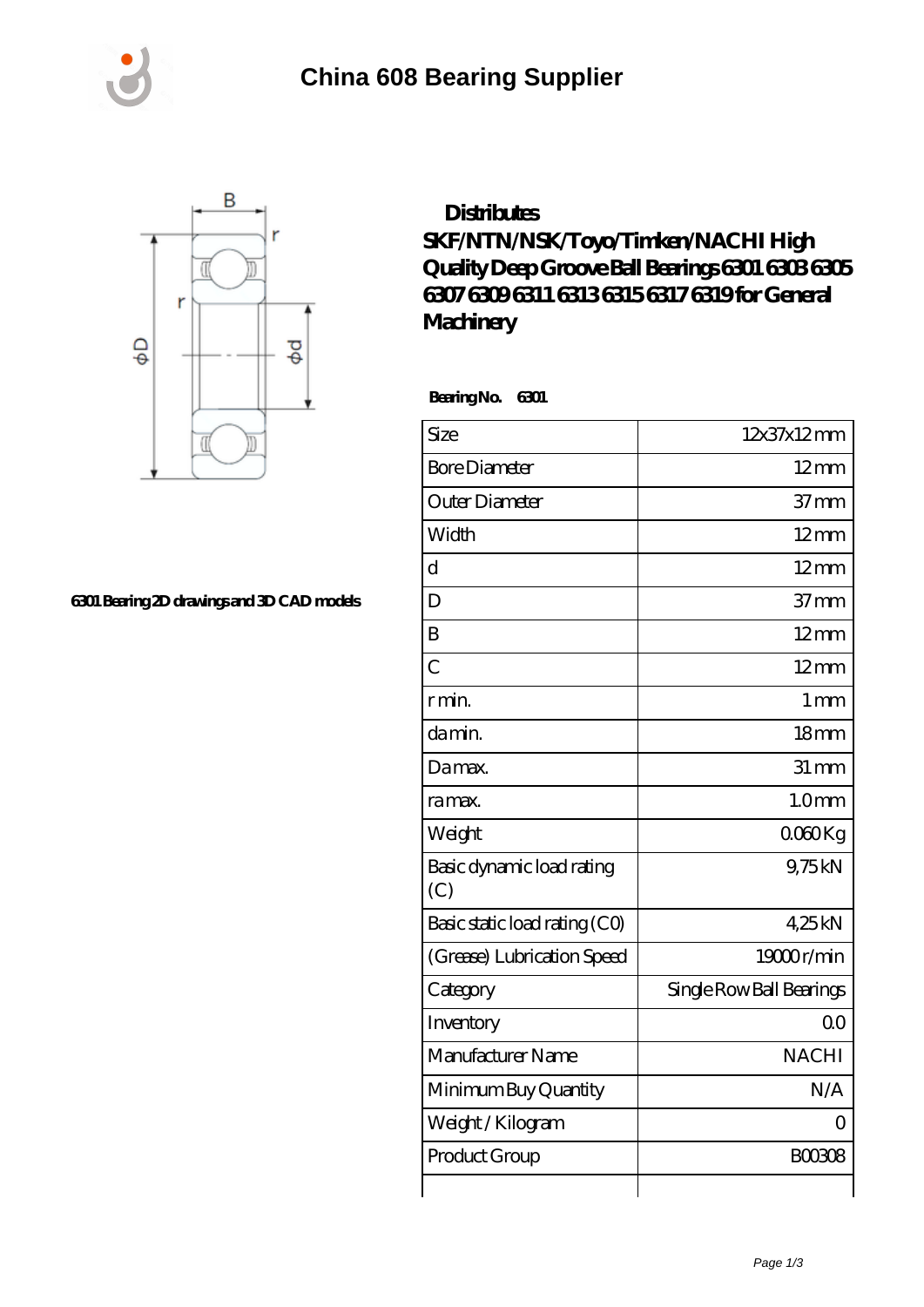

## **[China 608 Bearing Supplier](https://m.rycraftlaw.com)**

| Enclosure                          | Open                                                                                                                                                                                                                       |
|------------------------------------|----------------------------------------------------------------------------------------------------------------------------------------------------------------------------------------------------------------------------|
| Precision Class                    | ABEC 1   ISO PO                                                                                                                                                                                                            |
| Maximum Capacity / Filling<br>Slot | No                                                                                                                                                                                                                         |
| Rolling Element                    | <b>Ball Bearing</b>                                                                                                                                                                                                        |
| Snap Ring                          | No                                                                                                                                                                                                                         |
| Internal Special Features          | No                                                                                                                                                                                                                         |
| Cage Material                      | Steel                                                                                                                                                                                                                      |
| Internal Clearance                 | CO-Medium                                                                                                                                                                                                                  |
| Inch - Metric                      | Metric                                                                                                                                                                                                                     |
| Long Description                   | 12MM Bore; 37MM<br>Outside Diameter; 12MM<br>Outer Race Width; Open;<br>Ball Bearing, ABEC 1   ISO<br>PQ No Filling Slot; No Snap<br>Ring, No Internal Special<br>Features; CO Medium<br>Internal Clearance; Steel<br>Cage |
| <b>Other Features</b>              | Deep Groove                                                                                                                                                                                                                |
| Category                           | Single Row Ball Bearing                                                                                                                                                                                                    |
| <b>UNSPSC</b>                      | 31171504                                                                                                                                                                                                                   |
| Harmonized Tariff Code             | 8482105068                                                                                                                                                                                                                 |
| Noun                               | Bearing                                                                                                                                                                                                                    |
| <b>Keyword String</b>              | Ball                                                                                                                                                                                                                       |
| Manufacturer URL                   | http://www.nachiamerica.c<br>om                                                                                                                                                                                            |
| Inner Race Width                   | OInch   OMillimeter                                                                                                                                                                                                        |
| Outside Diameter                   | 1.457 Inch   37 Millimeter                                                                                                                                                                                                 |
| Bore                               | 0.472Inch   12Millimeter                                                                                                                                                                                                   |
| Outer Race Width                   | Q472Inch   12Millimeter                                                                                                                                                                                                    |
| Bore Type                          | Cylindrical Bore                                                                                                                                                                                                           |
| Configuration                      | Single Row                                                                                                                                                                                                                 |
| <b>Bore Size</b>                   | $12 \text{mm}$                                                                                                                                                                                                             |
| Width                              | $12 \text{mm}$                                                                                                                                                                                                             |
|                                    |                                                                                                                                                                                                                            |